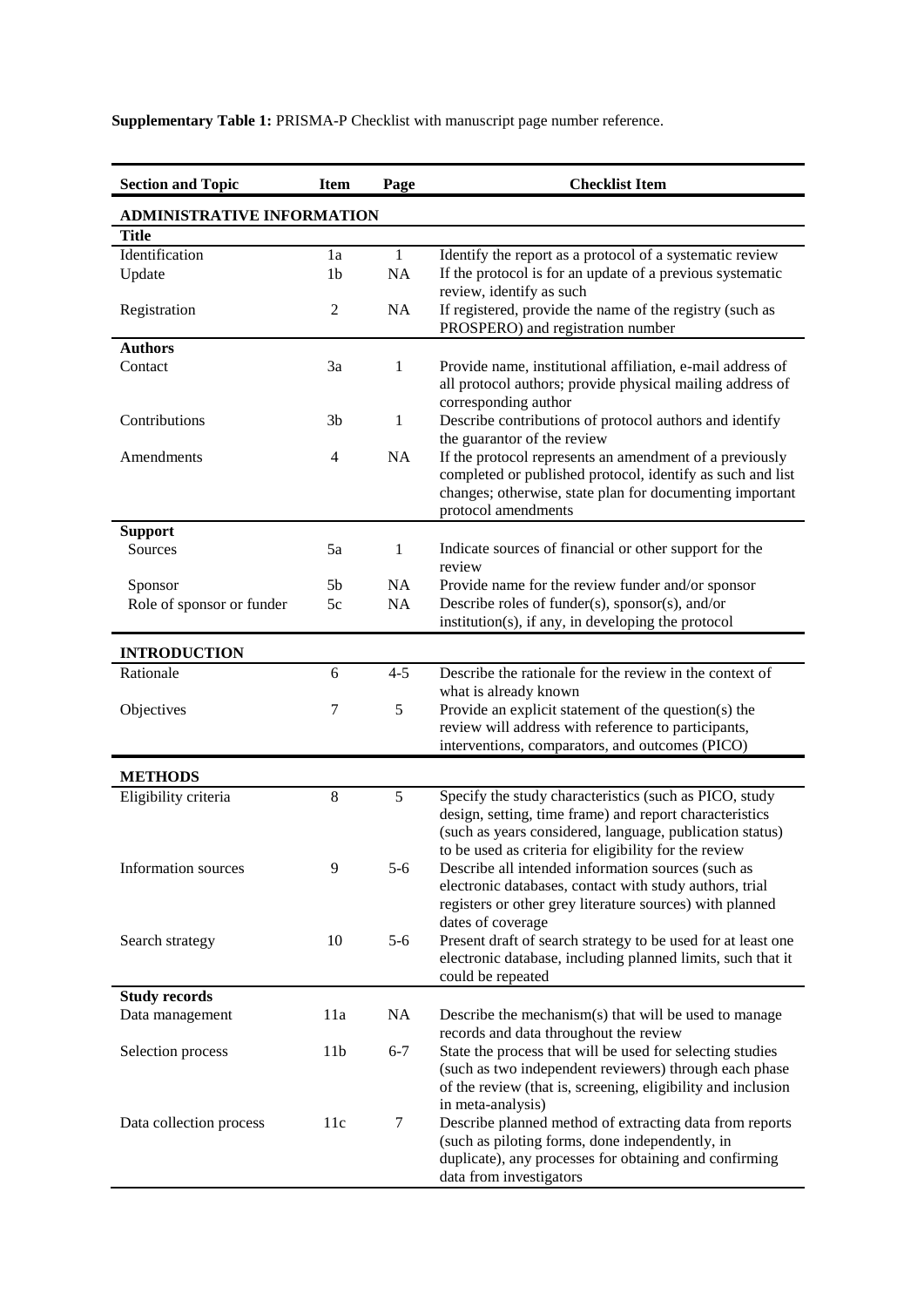| Data items                 | 12              | $\tau$ | List and define all variables for which data will be<br>sought (such as PICO items, funding sources), any pre-     |
|----------------------------|-----------------|--------|--------------------------------------------------------------------------------------------------------------------|
|                            |                 |        | planned data assumptions and simplifications                                                                       |
| Outcomes and               | 13              | 7      | List and define all outcomes for which data will be                                                                |
| prioritization             |                 |        | sought, including prioritization of main and additional<br>outcomes, with rationale                                |
| Risk of bias in individual | 14              | $\tau$ | Describe anticipated methods for assessing risk of bias of                                                         |
| studies                    |                 |        | individual studies, including whether this will be done at                                                         |
|                            |                 |        | the outcome or study level, or both; state how this                                                                |
|                            |                 |        | information will be used in data synthesis                                                                         |
| Data synthesis             | 15a             | $7-8$  | Describe criteria under which study data will be<br>quantitatively synthesised                                     |
|                            | 15 <sub>b</sub> | 8      | If data are appropriate for quantitative synthesis, describe<br>planned summary measures, methods of handling data |
|                            |                 |        | and methods of combining data from studies, including<br>any planned exploration of consistency (such as $I^2$ ,   |
|                            |                 |        | Kendall's $\tau$ )                                                                                                 |
|                            | 15c             | $7-8$  | Describe any proposed additional analyses (such as                                                                 |
|                            |                 |        | sensitivity or subgroup analyses, meta-regression)                                                                 |
|                            | 15d             | NA     | If quantitative synthesis is not appropriate, describe the<br>type of summary planned                              |
| Meta-bias(es)              | 16              | NA     | Specify any planned assessment of meta-bias(es) (such                                                              |
|                            |                 |        | as publication bias across studies, selective reporting<br>within studies)                                         |
| Confidence in cumulative   | 17              | $8-9$  | Describe how the strength of the body of evidence will                                                             |
| evidence                   |                 |        | be assessed (such as GRADE)                                                                                        |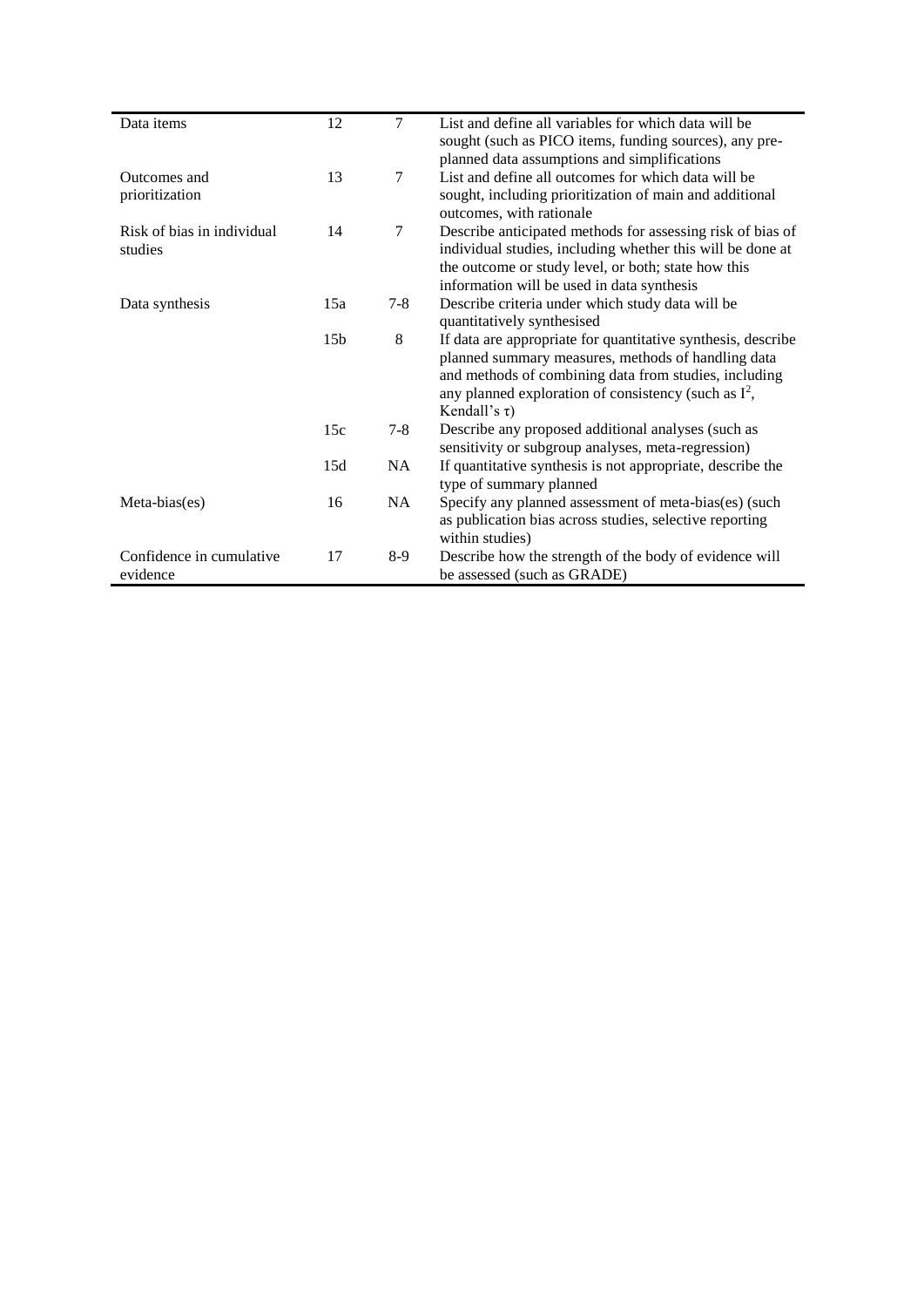|            | <b>Search Terms</b>                                                                      |
|------------|------------------------------------------------------------------------------------------|
| #1         | clinicaltrials.gov[Title/Abstract]                                                       |
| #2         | ANZCTR[Title/Abstract]                                                                   |
| #3         | ICTRP[Title/Abstract]                                                                    |
| #4         | ReBec[Title/Abstract]                                                                    |
| #5         | ChiCTR[Title/Abstract]                                                                   |
| #6         | CRiS[Title/Abstract]                                                                     |
| #7         | CTRI[Title/Abstract]                                                                     |
| #8         | RPCEC[Title/Abstract]                                                                    |
| #9         | EU-CTR[Title/Abstract]                                                                   |
| #10        | DRKS[Title/Abstract]                                                                     |
| #11        | IRCT[Title/Abstract]                                                                     |
| #12        | JPRN[Title/Abstract]                                                                     |
| #13        | NTR[Title/Abstract]                                                                      |
| #14        | ISRCTN[Title/Abstract]                                                                   |
| #15        | PACTR[Title/Abstract]                                                                    |
| #16        | SLCTR[Title/Abstract]                                                                    |
| #17        | trial registry"[Title/Abstract]                                                          |
| #18        | "trial register"[Title/Abstract]                                                         |
| #19        | "trial registries"[Title/Abstract]                                                       |
| #20        | "trials registry" [Title/Abstract]                                                       |
| #21        | "registry of clinical trials" [Title/Abstract])]                                         |
| #22        | #1 or #2 or #3 or #4 or #5 or #6 or #7 or #8 or #9 or #10 or #11 or #12 or #13 or #14 or |
|            | #15 or #16 or #17 or #18 or #19 or #20 or #21                                            |
| #23        | "trial registration"[Title/Abstract]                                                     |
| #24        | discrepancy[Title/Abstract]                                                              |
| #25        | discrepancies[Title/Abstract]                                                            |
| #26        | consistency[Title/Abstract]                                                              |
| #27        | inconsistency[Title/Abstract]                                                            |
| #28        | #24 or #25 or #26 or #27                                                                 |
| #29        | #23 and #28                                                                              |
| #30        | #22 or #29                                                                               |
| #31        | unregistered[Title/Abstract]                                                             |
| #32        | non-publication[Title/Abstract]                                                          |
| #33        | nonpublication[Title/Abstract]                                                           |
| #34        | unpublished[Title/Abstract]                                                              |
| #35        | published[Title/Abstract]                                                                |
| #36        | registered[Title/Abstract]                                                               |
| #37<br>#38 | #31 or #32 or #33 or #34 or #35 or #36<br>publication[Title/Abstract]                    |
| #39        | clinical trial as topic [MeSH Terms]                                                     |
| #40        | #38 or #39                                                                               |
| #41        | #37 and #40                                                                              |
| #42        | #30 and #41                                                                              |
| #43        | "outcome reporting bias"[Title/Abstract]                                                 |
| #44        | "selective reporting"[Title/Abstract]                                                    |
| #45        | "selective outcome reporting"[Title/Abstract]                                            |
| #46        | "missing outcome data"[Title/Abstract]                                                   |
| #47        | "publication bias"[MeSH Terms]                                                           |
| #48        | #43 or #44 or #45 or #46 or #47                                                          |
| #49        | "reporting quality"[Title/Abstract]                                                      |
| #50        | publications[Title/Abstract]                                                             |
| #51        | #49 and #50                                                                              |
| #52        | #48 or #51                                                                               |
| #53        | #42 or #52                                                                               |

**Supplementary Table 2.** Search strategy for MEDLINE via PubMed